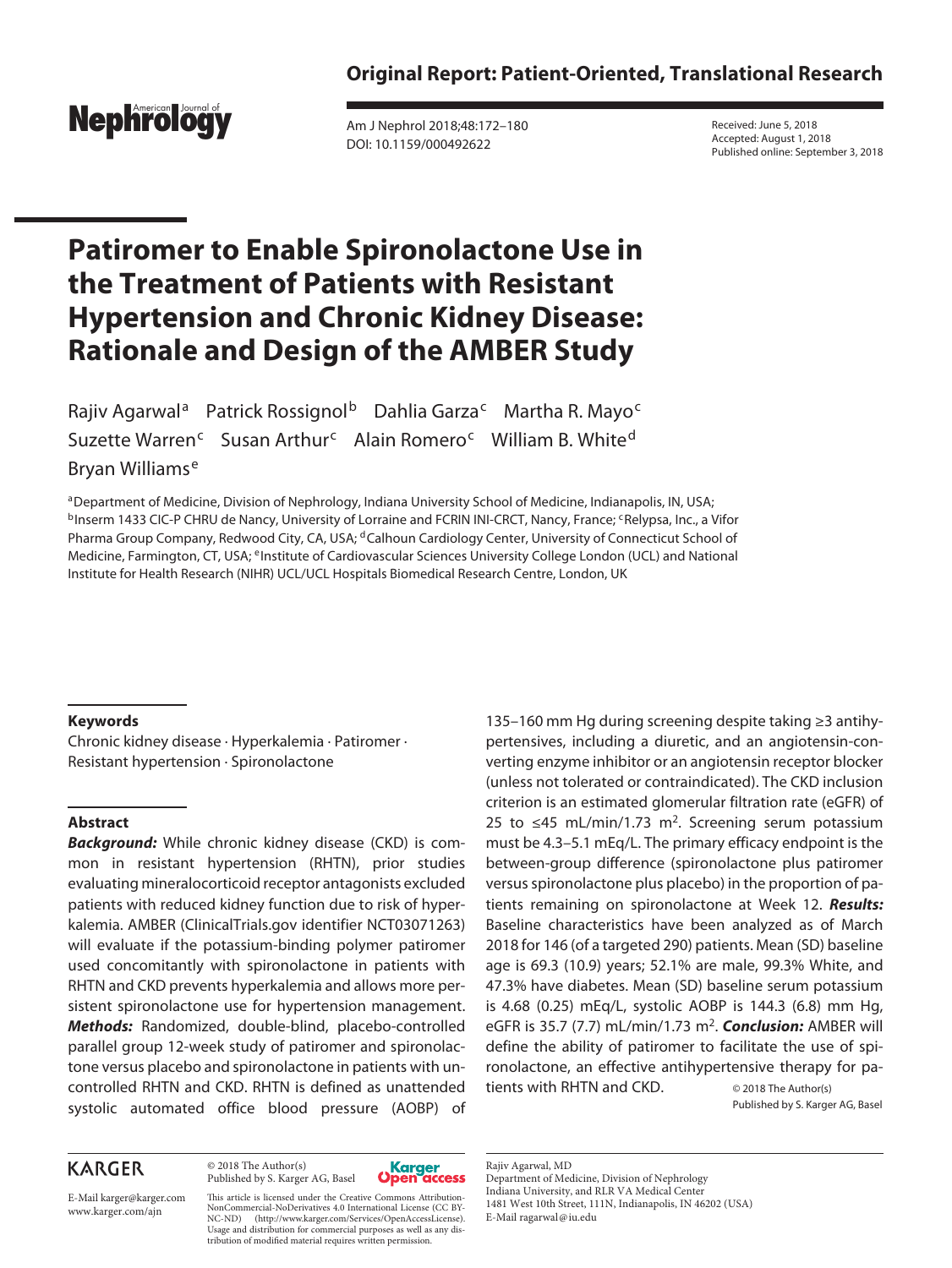### **Background and Study Rationale**

Resistant hypertension (RHTN) is defined by blood pressure remaining above the treatment goal despite treatment with optimally tolerated doses of 3 antihypertensive agents from different drug classes, including a diuretic [1]. In addition to a diuretic, most practice guidelines recommend treatment with an angiotensinconverting enzyme inhibitor (ACEI) or angiotensin receptor blocker (ARB) and a calcium channel blocker in these patients [2–7]. Treatment-RHTN remains a significant medical problem, with prevalence estimates of up to 8% among treated hypertensive patients evaluated by 24-h ambulatory blood pressure monitoring [8], and approaching 50% in specific cohorts, such as patients with chronic kidney disease (CKD) with proteinuria [9, 10].

Despite the inhibition of the renin-angiotensinaldosterone system with an ACEI or ARB, RHTN may result from abnormal sodium retention caused by aldosterone breakthrough, a phenomenon affecting 30–40% of patients treated with an ACEI or ARB over 1 year [11]. In non-epithelial tissues, aldosterone-induced activation of mineralocorticoid receptors in the presence of high extracellular sodium levels promotes tissue inflammation and injury, which may contribute to the progression of CKD and cardiovascular disease [12–14]. Together, these observations provide the rationale for use of aldosterone antagonists (mineralocorticoid receptor antagonists [MRAs]) such as spironolactone in patients with RHTN  $[15]$ .

Two meta-analyses of clinical and observational studies conducted from 2002 to 2013 concluded that spironolactone effectively reduces blood pressure in patients with RHTN, although the studies were often nonrandomized, and comparison between other treatment options was limited [16, 17]. Subsequent to these meta-analyses, the PATHWAY-2 study, a randomized, double-blind, crossover study, evaluated patients with RHTN rotated through 12 weeks of add-on treatment with spironolactone, bisoprolol, doxazosin, or placebo [18]. Spironolactone was found to be significantly more effective than the other drugs in reducing blood pressure, regardless of plasma renin levels, although most effective in those with the lowest renin levels. Most RHTN studies evaluating spironolactone have excluded patients with significant CKD due to the risk of hyperkalemia. In a meta-analysis, the addition of spironolactone to an ACEI or ARB doubled the risk of hyperkalemia in patients with mild to moderate CKD, which was dependent on baseline estimated glomerular filtration rate (eGFR), serum potassium  $(K^+)$ 

level, drug dose, and concomitant medications [19]. Similar findings were reported in an observational study, where addition of an MRA to a diuretic-renin-angiotensin-aldosterone system inhibitor regimen was most likely to cause hyperkalemia in patients with baseline eGFR ≤45 mL/min/1.73 m<sup>2</sup> and serum K<sup>+</sup> >4.5 mEq/L [20]. The development of potassium binders with improved tolerability may allow for increased persistence of MRAs in CKD patients with RHTN by reducing the risk of hyperkalemia.

Patiromer is a sodium-free, non-absorbed, K+-binding polymer used for lowering serum  $K^+$  in patients with hyperkalemia [21, 22]. Previously, patiromer prevented hyperkalemia in spironolactone-treated heart failure patients with eGFR <60 mL/min/1.73  $m^2$  and a history of hyperkalemia [23]. These findings in a heart failure population support the evaluation of patiromer as a therapy to prevent hyperkalemia when RHTN patients are treated with spironolactone, since its use in CKD is often limited by the risk of hyperkalemia [6].

## **Methods**

This is a randomized, double-blind, placebo controlled, parallel group study of patiromer for the enablement of spironolactone use for blood pressure control in patients with RHTN and CKD (AMBER; ClinicalTrials.gov identifier NCT03071263). This multicenter, multinational study will compare patiromer versus placebo with concomitant spironolactone in patients with RHTN and CKD. AMBER is ongoing, and began enrolling patients on January 23, 2017. The study consists of a screening/run-in period of up to 4 weeks, a double-blind treatment period of 12 weeks, and a followup visit scheduled 2 weeks after the treatment period or early termination (Fig. 1).

#### *Study Oversight and Eligibility*

The study is being conducted in accordance with the Declaration of Helsinki and in compliance with International Conference for Harmonisation E6 Guidelines for Good Clinical Practice and all applicable local and national regulations governing the conduct of human clinical trials. Study sites must obtain the approval from the Institutional Review Board/Independent Ethics Committee before performing any study-related procedures, and all patients must provide written informed consent before participating.

Patients ≥18 years old with uncontrolled RHTN and an eGFR of 25-45 mL/min/1.73  $m^2$  are eligible to participate in the study. Complete lists of inclusion and exclusion criteria are given in online supplemental Tables 1, 2 (for all online suppl. material, see www.karger.com/doi/10.1159/000492622). Prohibited medications are listed in online supplemental Table 3.

The screening/run-in period consists of 4 visits (S1, S2, S3, and S4), each separated by 4 to 10 days, and is designed to ensure that patients are on stable doses of medication, have true treatment-RHTN, can properly and reliably use a home blood pressure (HBP)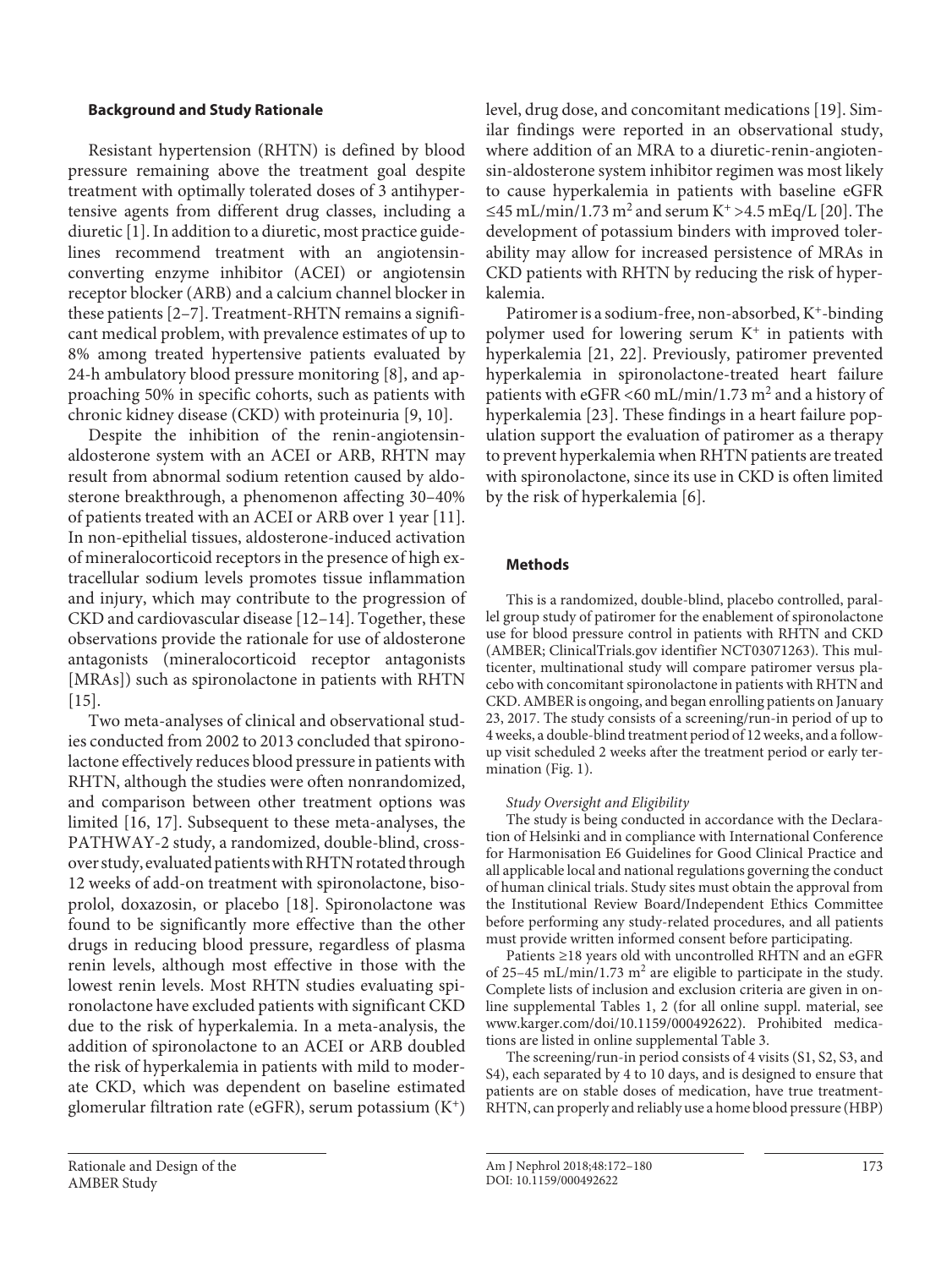

**Fig. 1.** AMBER study design. AOBP, automated office blood pressure; CKD, chronic kidney disease; eGFR, estimated glomerular filtration rate; HBP, home blood pressure. \* To ensure eligibility criteria, stable medication, and competent use of HBP monitor.

monitor, and meet all inclusion criteria. At each visit after the initial screening visit, 2 types of office blood pressure measurements will be made on the patient: Automated office blood pressure (AOBP) and self-measured blood pressure (SMBP).

#### *Automated Office Blood Pressure*

AOBP will be performed by an oscillometric blood pressure monitoring device (Intellisense<sup>®</sup> HEM-907; Omron Healthcare Inc., Kyoto, Japan). AOBP will be measured in triplicate. The device is programmed to allow a 5-min rest period before initiating the sequence of triplicate measurements, with a 1-min interval between each measurement. The site staff leaves the room for these automated measurements.

#### *Self-Measured Blood Pressure*

At the first visit, patients are provided with an HBP monitor (Tel-O-Graph®, I.E.M. GmbH, Stolberg, Germany). Patients are trained in its use, and are instructed to measure HBP in triplicate twice daily after 5 min of seated rest at the same times each day (e.g., 8:00 am and 8:00 pm). For each scheduled office visit, patients are instructed to bring their HBP monitor with them. Immediately following the measurement of AOBP, patients will then take SMBP in triplicate before site staff returns to the room. If a patient does not bring their HBP device, then only AOBP will be taken during that visit (SMBP data will be recorded as missing).

#### *Treatment Assignment*

Patients meeting all eligibility criteria at the final screening visit will be stratified by the local  $K^+$  measurement (4.3 to <4.7 vs. 4.7 to 5.1 mEq/L) and history of diabetes (yes versus no), then randomized (1:1) to receive patiromer or placebo in addition to openlabel spironolactone. The blinded study drug will be provided in packets as a powder for oral suspension, with each packet containing patiromer (4.2 g) or microcrystalline cellulose placebo. The treatment assignment will be determined via an interactive web response system, with study personnel blinded to the results. All randomized patients will be instructed when to take spironolactone, patiromer or placebo, and their antihypertensive medications, starting on Day 1 of the randomized treatment period. Visits during the treatment period are weekly (Weeks 1–4) and then biweekly (Weeks 6–12).

#### *Spironolactone*

Open-label spironolactone will be started at 25 mg once daily and increased to 50 mg once daily at Week 3 in patients with systolic AOBP ≥120 mm Hg and  $K^+$  ≤5.1 mEq/L (as shown in the spironolactone dosing algorithm in Fig. 2). Patients with systolic AOBP  $\geq$ 120 mm Hg and serum K<sup>+</sup> > 5.1 mEq/L at Week 3 will continue on the 25-mg spironolactone dose until the first subsequent visit at which serum  $K^+$  is  $\leq$ 5.1 mEq/L (and systolic AOBP remains ≥120 mm Hg), at which time the spironolactone dose will be raised to 50 mg. Patients with systolic AOBP <120 mm Hg at Week 3 will continue on the 25-mg dose. At any visit, if a patient experiences hypotensive symptoms, with systolic AOBP <120 mm Hg, or if systolic AOBP is <100 mm Hg, the spironolactone dose may be reduced to 25 mg every other day or discontinued at the investigator's discretion. If spironolactone is discontinued, double-blind study drug (patiromer or placebo) will be discontinued at the same time. Patients who discontinue spironolactone and patiromer/placebo for any reason will remain in the study and be treated with standard medical care based on the investigator's clinical judgment. Dietary counseling will also be provided at each visit in accordance with the standard practices of the investigator.

#### *Patiromer*

Patients will initiate study medication with 2 packets daily taken with food at least 3 h before or 3 h after other medications, including spironolactone. Dosing adjustments will be made at intervals of ≥1 week in 2-packet/day increments upward for local serum K<sup>+</sup> >5.1 mEq/L and downward for serum K<sup>+</sup> <4.0 mEq/L (as shown in the patiromer/placebo dosing algorithm in Fig. 3). The maximum daily dosage is 6 packets; the minimum is 0 packets. Patients who develop serum K<sup>+</sup> ≥5.5 mEq/L that cannot be managed with blinded patiromer/placebo dosage escalation will discontinue spironolactone and patiromer/placebo treatments. These patients will remain in the study and will be followed per protocol, with hyperkalemia treated using standard of care.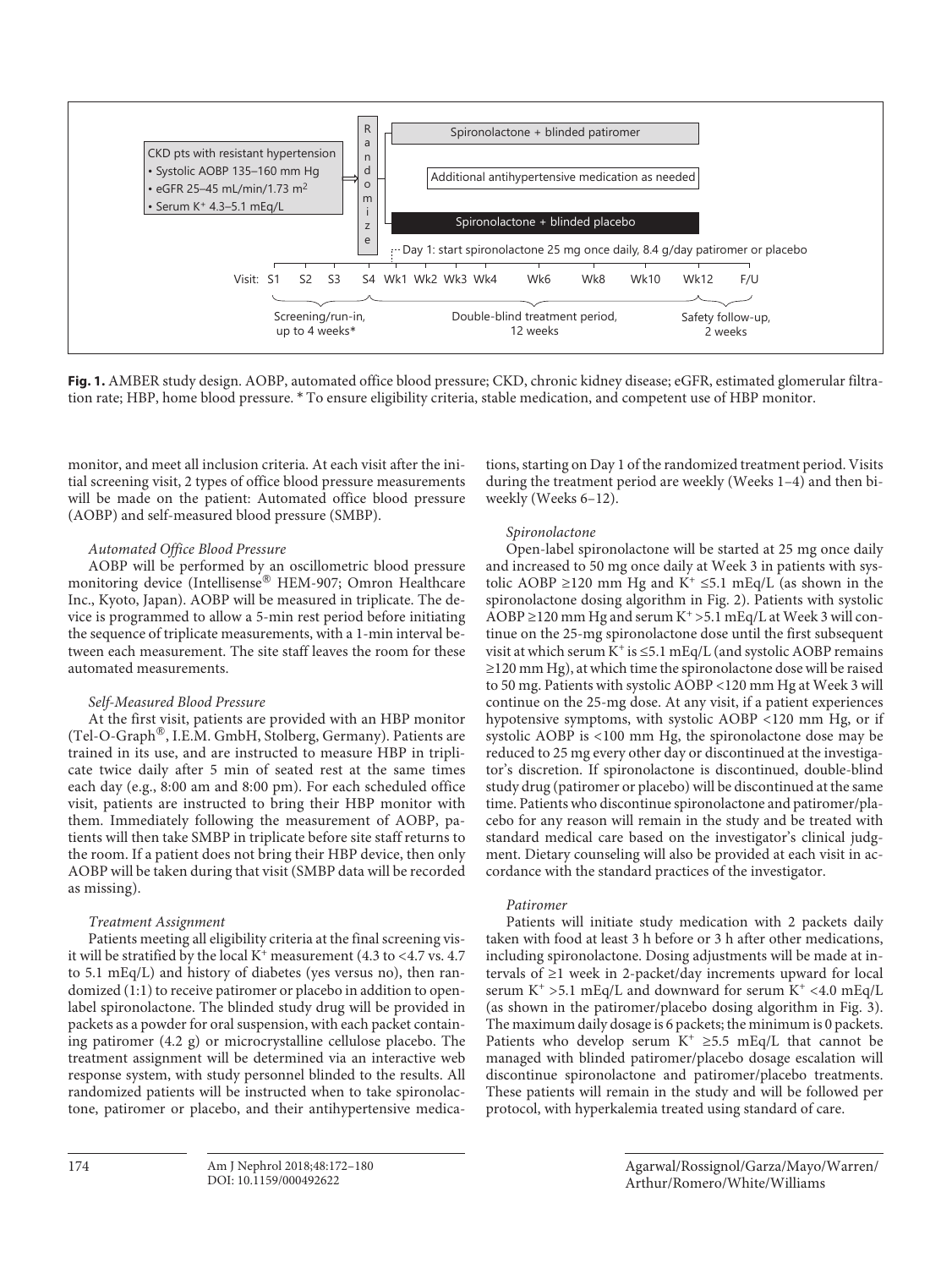

**Fig. 2.** Spironolactone dosing algorithm. AOBP, automated office blood pressure; K<sup>+</sup>, potassium; PI, principal investigator. \* Investigator determined. † If spironolactone is discontinued, patiromer/placebo must be discontinued at the same time.

#### *Study Endpoints*

The primary endpoint is the difference in the proportion of patients remaining on spironolactone at Week 12 between treatment groups (spironolactone plus patiromer versus spironolactone plus placebo). A key secondary endpoint is the difference in systolic AOBP from baseline to Week 12 (or to the last available AOBP before addition of any new antihypertensive medications or change in any of the baseline antihypertensive medications) between treatment groups. Other endpoints include the following: within-group changes in systolic AOBP from baseline to Week 12, changes in K+ levels over time measured by a central laboratory and by local laboratories, proportion of patients with serum K+ ≥5.5 mEq/L, average daily dose and cumulative dose of spironolactone, time to discontinuation of spironolactone, and changes in

albuminuria (urine albumin to creatinine ratio) from baseline to Week 12. HBP data will be examined via exploratory analysis. In addition, the EuroQol Group 5-domain 5-level (EQ-5D-5L) questionnaire, a generic patient-reported instrument for measuring incremental changes in health, will be collected at baseline and Week 12 (or early termination) [24]. The questionnaire is composed of 5 questions representing 5 health domains: mobility, self-care, usual activities, pain/discomfort, and anxiety/depression.

#### *Sample Size Determination*

AMBER plans to enroll approximately 290 patients at 60 sites in the United States, South Africa, the United Kingdom, France, Germany, Croatia, Hungary, Georgia, and Ukraine. The planned sample size ensures that at least 280 patients will be available for the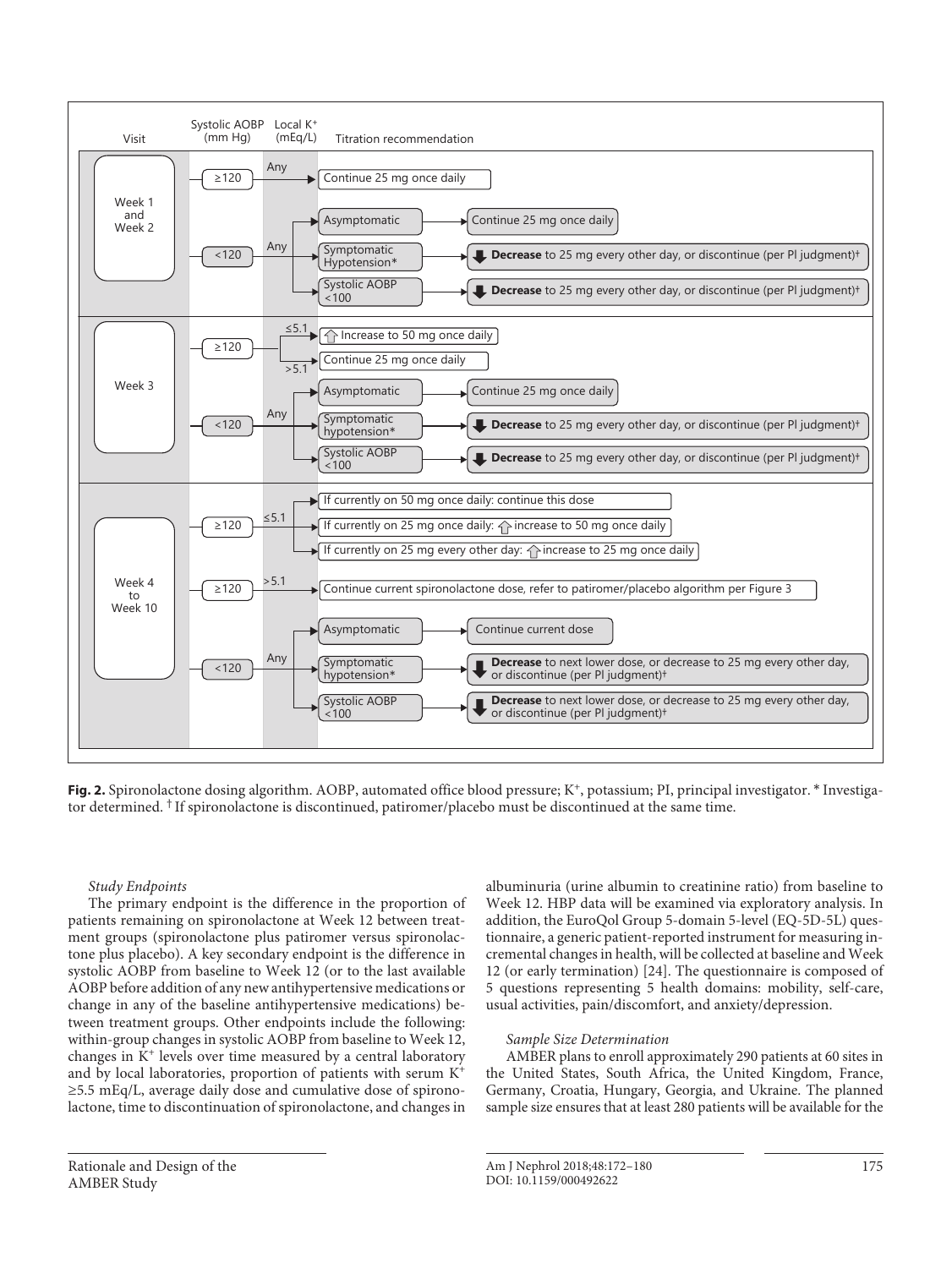

**Fig. 3.** Patiromer dosing algorithm. K+, potassium. \* Each packet contains patiromer (4.2 g) or microcrystalline cellulose placebo. †All dose increases should be made no less than 1 week apart. ‡ After discontinuation, hyperkalemia may be treated at any time using standard of care per Investigator judgment.

primary endpoint analysis, allowing for the possibility that up to 10 randomized patients will not take any study medication. A cohort of 280 patients provides 90% power to detect a difference between treatment groups of ≥20% in the proportion of patients remaining on spironolactone at Week 12 at an  $\alpha$  = 0.05. Assuming a dropout rate of 15%, the sample size also provides approximately 80% power to detect a 4 mm Hg difference between treatment groups in change in systolic AOBP from Baseline to Week 12 (or to the last available AOBP before addition of any new antihypertensive medications or change in any of the baseline antihypertensive medications).

#### *Monitoring Changes in Renal Function*

Acute reductions in GFR have been reported with the initiation of spironolactone, similar to those observed when starting an ACEI or ARB, and have been attributed to transient changes in glomerular hemodynamics [6, 25]. Similar to renin-angiotensin blocker agents, these changes typically do not impact long-term renal function [26–28]. Therefore, subjects will be monitored for changes in renal function, especially during periods of medication changes or adjustments. Kidney Disease Outcomes Quality Initiative (KDOQI) recommendations for the detection and management of early decreases in GFR when initiating ACEIs or ARBs will be considered in this study for spironolactone when reductions in renal function occur [29].

Extrapolating from the KDOQI guidelines for ACEI/ARBs, in this study, we define an early decline in eGFR as a >15% reduction

from baseline within 4 weeks of starting spironolactone; no change in spironolactone dose is needed for decreases in eGFR ≤30%. However, for decreases in eGFR of 30–50%, the spironolactone dose should be decreased and eGFR monitored weekly; spironolactone should be discontinued if eGFR does not return to within 30% of baseline within 4 weeks. For eGFR decreases >50%, spironolactone should be discontinued and eGFR monitored weekly until it returns to within 15% of baseline.

#### *Assessments*

AOBP will be measured at all visits. These measurements will be performed before other scheduled assessments except for the S4 and Week 12 visits, when EQ-5D-5L will be administered first. A 24-h urine collection will be performed prior to the baseline visit, and the first 3 morning urine samples will be collected at baseline and periodically throughout the study for central laboratory assessment of albuminuria (urine albumin-to-creatinine ratio). Serum K+ will be assessed locally and by a central laboratory at all study visits. The central laboratory will analyze all other laboratory tests, including serum and urine chemistry, creatinine, and hematology. N-terminal pro b-type natriuretic peptide levels will also be measured as a biomarker of cardiac stress. Spironolactone levels in blood will be measured by mass spectrometry. Adverse events will be monitored at all visits, and physical examinations and 12-lead electrocardiograms will be performed at the S1 and Week 12 visits.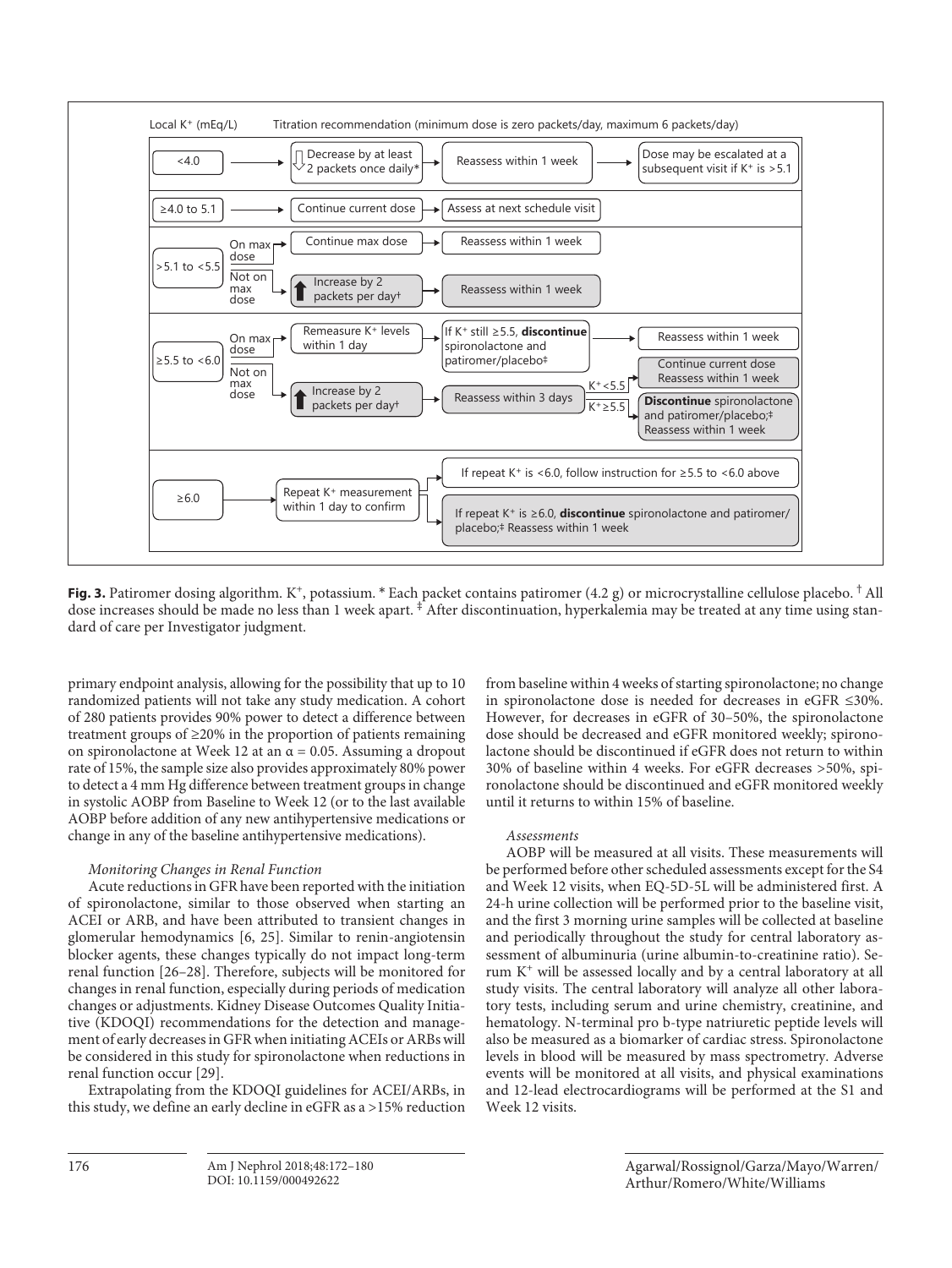#### *Statistical Plan*

The primary endpoint will be compared between treatment groups using the Cochran-Mantel-Haenszel test, stratified by baseline K<sup>+</sup> category (4.3 to <4.7 vs. 4.7 to 5.1 mEq/L) and presence/absence of diabetes mellitus. The secondary endpoint will be analyzed using an analysis of covariance (ANCOVA) model, with baseline systolic AOBP as a covariate and baseline serum K+ and presence/absence of diabetes mellitus as categorical factors. The primary and secondary endpoints will also be evaluated in several pre-specified subgroups of interest, including gender, age group (<65 vs. ≥65 years), and diabetes (yes vs. no). Change in systolic AOBP at Week 12 will be analyzed with an ANCOVA model for patients with non-missing systolic AOBP at both baseline and Week 12, and additionally using a repeated measures mixed model that includes all patients with at least one post-baseline measurement of systolic AOBP. These models will also include baseline systolic AOBP as a covariate and presence/absence of diabetes mellitus and baseline serum  $K<sup>+</sup>$  as categorical factors. Time to discontinuation of spironolactone will be analyzed using Kaplan-Meier methods, and average daily and cumulative dose of spironolactone will be analyzed using ANCOVA methods. Change in albuminuria, serum K+ levels, EQ-5D-5L questionnaire results, and safety parameters will be summarized descriptively.

#### **Characteristics of Randomized Patients**

Baseline characteristics, analyzed as of March 2018 for 146 randomized patients (of a targeted 290 patients) who had completed through Week 12, are shown in Table 1. Overall, the mean (SD) baseline age is 69.3 (10.9) years, with 52.1% male, and 99.3% of White race. Roughly half of the patient population (47.3%) has diabetes mellitus, with a mean time since the diagnosis of 13.4 years; 50.7% have a history of heart failure. The mean (SD) baseline values are as follows: for eGFR, 35.7 (7.7) mL/min/1.73 m<sup>2</sup>, for serum K<sup>+</sup>, 4.68 (0.25) mEq/L, for systolic AOBP, 144.3 (6.8) mm Hg, and for diastolic AOBP, 79.7 (12.1) mm Hg.

#### **Discussion**

Spironolactone has been shown to reduce blood pressure in the general RHTN population [16, 17], and in RHTN patients with heart failure with preserved ejection fraction [30]. It has been found to be a more effective BPlowering agent compared with other medication classes, as demonstrated in PATHWAY-2 [18]. Despite having a high prevalence of RHTN, patients with clinically significant CKD are typically excluded from treatment trials, as these patients have higher risk and often develop clinically significant hyperkalemia when exposed to renin-an**Table 1.** Baseline characteristics of randomized patients\*

| Characteristic                                         | Randomized<br>$(n = 146)$ |
|--------------------------------------------------------|---------------------------|
| Age, years, mean (SD)                                  | 69.3 (10.9)               |
| $\geq$ 65 at informed consent, <i>n</i> (%)            | 104(71.2)                 |
| Male, $n$ (%)                                          | 76 (52.1)                 |
| White race, $n$ $(\%)$                                 | 145 (99.3)                |
| Ethnicity, $n$ $(\%)$                                  |                           |
| Hispanic or Latino                                     | 12(8.2)                   |
| Non-Hispanic and non-Latino                            | 133(91.1)                 |
| Not reported                                           | 1(0.7)                    |
| Diabetes mellitus, $n$ (%)                             | 69 (47.3)                 |
| Time since diagnosis, years, mean (SD)                 | 13.4(8.3)                 |
| Serum potassium (local), mEq/L, mean (SD)              | 4.68(0.25)                |
| eGFR, mL/min/1.73 m <sup>2</sup> , mean (SD)           | 35.7(7.7)                 |
| Automated office blood pressure, mm Hg, mean (SD)      |                           |
| Systolic                                               | 144.3 (6.8)               |
| Diastolic                                              | 79.7 (12.1)               |
| Antihypertensive medications, $n$ (%)                  |                           |
| Beta blockers                                          | 89 (61.0)                 |
| Calcium channel blockers                               | 105(71.9)                 |
| Non-RAASi diuretics                                    | 132 (90.4)                |
| RAASi                                                  | 145 (99.3)                |
| Other                                                  | 34(23.3)                  |
| History of hyperkalemia associated with the            |                           |
| use of ACEi, ARB, or MRA, $n$ (%)                      | 2(1.4)                    |
| Cardiac disorders, n (%)                               | 88 (60.3)                 |
| Atrial fibrillation                                    | 14(9.6)                   |
| Atrial flutter                                         | 1(0.7)                    |
| History of stroke or cerebrovascular accident, $n$ (%) | 18 (12.3)                 |
| History of myocardial infarction, $n$ (%)              | 31(21.2)                  |
| History of heart failure, n (%)                        | 74 (50.7)                 |
| Ejection fraction, mean (SD)                           | 47.5 (9.6)                |
| Preserved ejection fraction, $n$ (%)                   | 24(16.4)                  |
| Reduced ejection fraction, $n$ (%)                     | 36 (24.7)                 |
| Unknown                                                | 14 (9.6)                  |
| NYHA class, $n$ (%)                                    |                           |
| I                                                      | 11(7.5)                   |
| Н                                                      | 55 (37.7)                 |
| Ш                                                      | 8(5.5)                    |

\* Analyzed as of March 2018 for 146 randomized patients (of a targeted 290 patients) who had completed through Week 12.

ACEi, angiotensin-converting enzyme inhibitor; ARB, angiotensin receptor blocker; eGFR, estimated glomerular filtration rate; MRA, mineralocorticoid receptor antagonist; NYHA, New York Heart Association; RAASi, renin-angiotensin-aldosterone system inhibitor; SD, standard deviation.

giotensin blocking agents and MRAs. Hence, the CKD population with RHTN remains understudied and underserved.

The AMBER study design was based on the hypothesis that concomitant use of spironolactone and patiromer in CKD patients with RHTN will better manage the risk of hyperkalemia, and thereby allow more persistent use of spironolactone – which ultimately would lead to improved blood pressure control. A unique aspect of the AMBER trial is that it will measure AOBP while the patient is unat-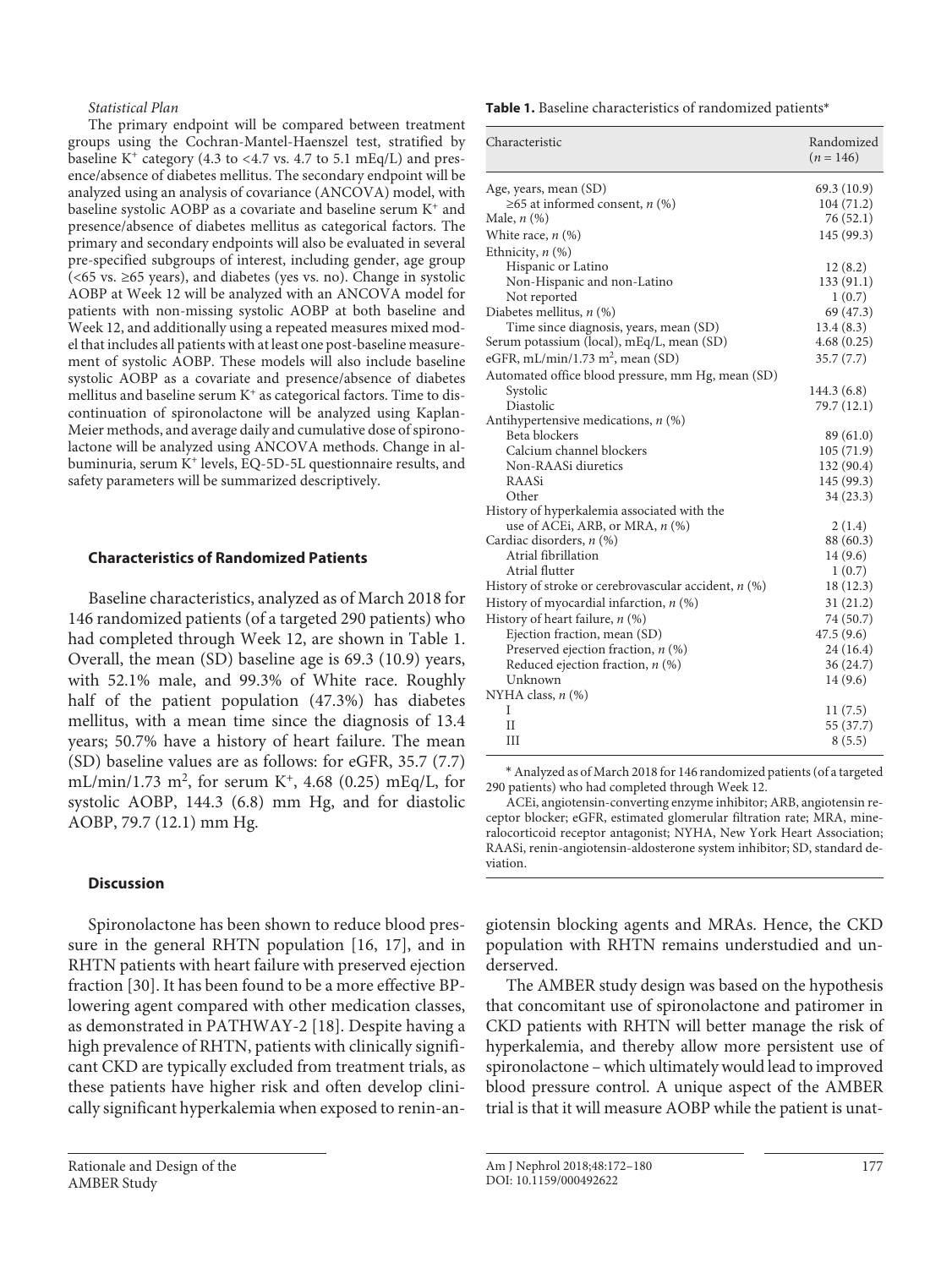tended in the clinical setting, thereby minimizing potential "white coat hypertension". This methodology was used in most patients in the SPRINT trial and the values were correlated with ambulatory blood pressure during that study [31]. The values from this methodology will lead to a more precise diagnosis of RHTN. At the time the study was begun, the gold standard for defining hypertension was the awake ambulatory blood pressure. AOBP readings have been shown to be equivalent, and so a cut point of 135 mm Hg was used as had been used for ambulatory BP [4, 32, 33]. Although the upper limit of automated office systolic blood pressure of 160 mm Hg excludes patients with more severe RHTN, it was selected because higher systolic AOBP would likely compel investigators to add additional antihypertensive medications during the treatment period if blood pressure remained uncontrolled, which could confound interpretation of study results.

Eligibility also requires an eGFR of 25–45 mL/  $\min/1.73$   $\mathrm{m}^2$  (mean of 2 screening values). Risk of hyperkalemia during spironolactone therapy is substantially increased with eGFR <45 mL/min/1.73 m<sup>2</sup> [20]. Furthermore, spironolactone is contraindicated for patients with acute renal insufficiency or significant impairment of renal excretory function [34]. To minimize patient risk, laboratory assessment will be performed regularly through the trial, including serum creatinine, eGFR, and potassium measurements. An initial decrease in renal function is expected following the addition of spironolactone to a background regimen of 3 antihypertensive agents that include a diuretic and renin-angiotensin blocking agent. Investigators are recommended to follow KDOQI guidelines for the detection and management of early decreases in eGFR. According to KDOQI recommendations, significant declines from baseline in eGFR >30% may require dose adjustment or discontinuation of spironolactone [29].

An important consideration for the trial design was the use of 24-h ambulatory blood pressure monitoring. While we recognize the value of this technique, we reasoned that given frequent titrations of the drug and downstream blood pressure measurements, we may have missing data if we required frequent 24-h ambulatory blood pressure monitoring. Given that the pattern of missing data may not be random, it may introduce bias in the study design. In view of the important relationships observed between AOBP and CV outcomes, we chose this as the primary endpoint in this trial.

If the primary endpoint is positive in the AMBER study, it would indicate that patiromer effectively enabled persistent spironolactone use in CKD patients by maintaining serum  $K^+$  in a normal range and minimizing the risk of hyperkalemia. If the secondary endpoint assessing reductions in blood pressure is also positive, it would indicate that the ability of patiromer to permit chronic spironolactone use translates into better blood pressure control, extending previous findings from PATHWAY-2 and other studies to the CKD population with RHTN [18, 30, 35–37]. Finally, because albuminuria is a marker of cardiovascular and renal outcomes [38–40], positive reductions in albuminuria favoring the spironolactone and patiromer arm may set the stage for a renal outcomes study with these agents.

## **Acknowledgments**

Writing and editorial support services were provided by Michael P. Bennett of Impact Communication Partners, Inc., and funded by Relypsa, Inc., a Vifor Pharma Group Company. Relypsa Inc., a Vifor Pharma Group Company acknowledges the support of the National Institute for Health Research Clinical Research Network (NIHR CRN).

## **Disclosure Statement**

R.A.: consulting for Abbvie, Amgen, AstraZeneca, Bayer, Boehringer Ingelheim, Ironwood, Celgene, Daiichi-Sankyo, Eli Lilly, Gilead, GlaxosSmithKline, Johnson & Johnson, Merck, Novartis, Sandoz, Sanofi, Relypsa and ZS Pharma; P.R.: honoraria from AstraZeneca, Bayer, CVRx, Daichii-Sankyo, Fresenius, Gambro, G3P, HAC, Novartis, Relypsa, Sanofi, Sarfez, Servier, Stealth Peptides, and Vifor Fresenius Medical Care Renal Pharma; research grants from AstraZeneca, BG Medicine, BMS and Roche; and travel grants from AstraZeneca, Daichii-Sankyo, Gambro, Novartis, Servier, and Takeda; Cofounder: CardioRenal B.W.: consultant for clinical trials for Relypsa/Vifor Pharma, Novartis and Vascular Dynamics, honoraria for lectures from Novartis, Daiichi-Sankyo, Servier, and Boehringer Ingelheim; W.B.W.: Consultant to Relypsa (AMBER Steering Committee); D.G., M.R.M., S.W., S.A., and A.R.: employment by Relypsa, Inc., a Vifor Pharma Group Company.

## **Funding Support**

This study was sponsored and funded by Relypsa, Inc., a Vifor Pharma Group Company.

## **Author Contributions**

The authors made substantial contributions to the conception or design of the work (R.A., P.R., D.G., M.R.M., S.A., W.B.W., and B.W.), or to the acquisition, analysis, or interpretation of data for the work (all); participated in drafting and revising the manuscript (all); approved the final version to be published (all); and agreed to be accountable for all aspects of the work (all).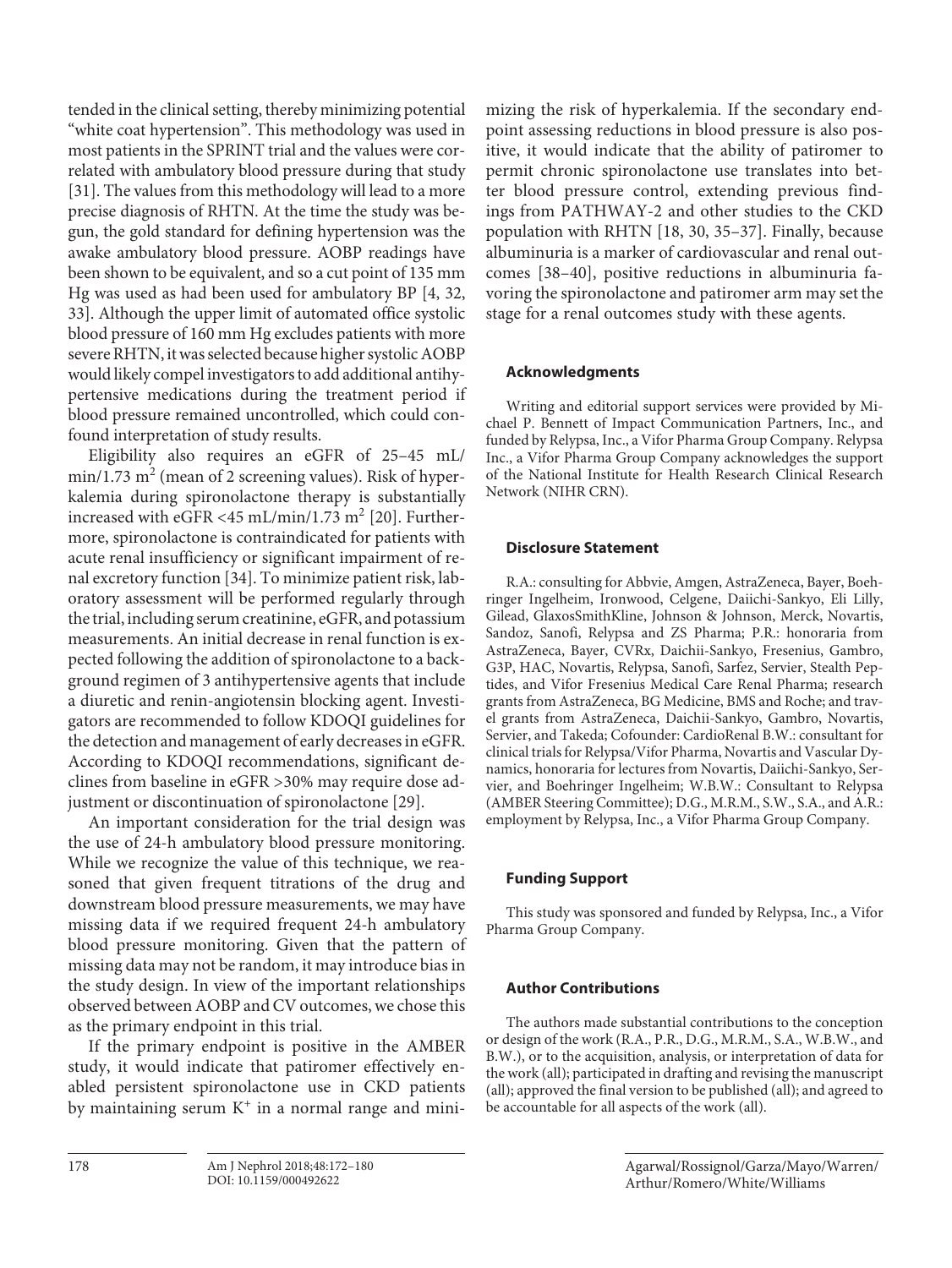#### **References**

- 1 Calhoun DA, Jones D, Textor S, Goff DC, Murphy TP, Toto RD, White A, Cushman WC, White W, Sica D, Ferdinand K, Giles TD, Falkner B, Carey RM; American Heart Association Professional Education Committee: Resistant hypertension: diagnosis, evaluation, and treatment: a scientific statement from the American Heart Association Professional Education Committee of the Council for High Blood Pressure Research. Circulation 2008; 117:e510–e526.
- 2 Weber MA, Schiffrin EL, White WB, Mann S, Lindholm LH, Kenerson JG, Flack JM, Carter BL, Materson BJ, Ram CV, Cohen DL, Cadet JC, Jean-Charles RR, Taler S, Kountz D, Townsend RR, Chalmers J, Ramirez AJ, Bakris GL, Wang J, Schutte AE, Bisognano JD, Touyz RM, Sica D, Harrap SB: Clinical practice guidelines for the management of hypertension in the community: a statement by the American Society of Hypertension and the International Society of Hypertension. J Clin Hypertens (Greenwich) 2014;16: 14–26.
- 3 James PA, Oparil S, Carter BL, Cushman WC, Dennison-Himmelfarb C, Handler J, Lackland DT, LeFevre ML, MacKenzie TD, Ogedegbe O, Smith SC Jr, Svetkey LP, Taler SJ, Townsend RR, Wright JT Jr, Narva AS, Ortiz E: 2014 evidence-based guideline for the management of high blood pressure in adults: report from the panel members appointed to the Eighth Joint National Committee (JNC 8). JAMA 2014;311:507–520.
- 4 ESH/ESC Task Force for the Management of Arterial Hypertension. 2013 Practice guidelines for the management of arterial hypertension of the European Society of Hypertension (ESH) and the European Society of Cardiology (ESC). J Hypertens 2013;31:1925– 1938.
- 5 Mancia G, Fagard R, Narkiewicz K, Redón J, Zanchetti A, Böhm M, Christiaens T, Cifkova R, De Backer G, Dominiczak A, Galderisi M, Grobbee DE, Jaarsma T, Kirchhof P, Kjeldsen SE, Laurent S, Manolis AJ, Nilsson PM, Ruilope LM, Schmieder RE, Sirnes PA, Sleight P, Viigimaa M, Waeber B, Zannad F; Task Force Members: 2013 ESH/ESC Guidelines for the management of arterial hypertension: the Task Force for the management of arterial hypertension of the European Society of Hypertension (ESH) and of the European Society of Cardiology (ESC). J Hypertens 2013; 31:1281–1357.
- 6 Kidney Disease Improving Global Outcomes. KDIGO clinical practice guideline for the management of blood pressure in chronic kidney disease. Kidney Int Suppl 2012;2: 337–414.
- 7 American Diabetes Association. Standards of Medical Care in Diabetes-2017. Diabetes Care 2017;40:S1–S134.
- 8 de la Sierra A, Segura J, Banegas JR, Gorostidi M, de la Cruz JJ, Armario P, Oliveras A,

Ruilope LM: Clinical features of 8295 patients with resistant hypertension classified on the basis of ambulatory blood pressure monitoring. Hypertension 2011;57:898–902.

- 9 Wolley MJ, Stowasser M: Resistant hypertension and chronic kidney disease: a dangerous liaison. Curr Hypertens Rep 2016;18: 36–36.
- 10 Tanner RM, Calhoun DA, Bell EK, Bowling CB, Gutiérrez OM, Irvin MR, Lackland DT, Oparil S, Warnock D, Muntner P: Prevalence of apparent treatment-resistant hypertension among individuals with CKD. Clin J Am Soc Nephrol 2013;8:1583–1590.
- 11 Bomback AS, Klemmer PJ: The incidence and implications of aldosterone breakthrough. Nat Clin Pract Nephrol 2007;3:486–492.
- 12 Blasi ER, Rocha R, Rudolph AE, Blomme EA, Polly ML, McMahon EG: Aldosterone/salt induces renal inflammation and fibrosis in hypertensive rats. Kidney Int 2003;63:1791–1800.
- 13 Hollenberg NK: Aldosterone in the development and progression of renal injury. Kidney Int 2004;66:1–9.
- 14 Lastra G, Dhuper S, Johnson MS, Sowers JR: Salt, aldosterone, and insulin resistance: impact on the cardiovascular system. Nat Rev Cardiol 2010;7:577–584.
- 15 Narayan H, Webb DJ: New evidence supporting the use of mineralocorticoid receptor blockers in drug-resistant hypertension. Curr Hypertens Rep 2016;18:34–34.
- 16 Dahal K, Kunwar S, Rijal J, Alqatahni F, Panta R, Ishak N, Russell RP: The effects of aldosterone antagonists in patients with resistant hypertension: a meta-analysis of randomized and nonrandomized studies. Am J Hypertens 2015;28:1376–1385.
- 17 Guo H, Xiao Q: Clinical efficacy of spironolactone for resistant hypertension: a meta analysis from randomized controlled clinical trials. Int J Clin Exp Med 2015;8:7270– 7278.
- 18 Williams B, MacDonald TM, Morant S, Webb DJ, Sever P, McInnes G, Ford I, Cruickshank JK, Caulfield MJ, Salsbury J, Mackenzie I, Padmanabhan S, Brown MJ; British Hypertension Society's PATHWAY Studies Group: Spironolactone versus placebo, bisoprolol, and doxazosin to determine the optimal treatment for drug-resistant hypertension (PATHWAY-2): a randomised, double-blind, crossover trial. Lancet 2015;386:2059–2068.
- 19 Bolignano D, Palmer SC, Navaneethan SD, Strippoli GF: Aldosterone antagonists for preventing the progression of chronic kidney disease. Cochrane Database Syst Rev 2014; 4:CD007004.
- 20 Khosla N, Kalaitzidis R, Bakris GL: Predictors of hyperkalemia risk following hypertension control with aldosterone blockade. Am J Nephrol 2009;30:418–424.
- 21 Veltassa® (patiromer): SmPC. European Medicines Agency. Available at: http://www. ema.europa.eu/ema/index.jsp?curl=pages/

medicines/human/medicines/004180/human\_med\_002141.jsp&mid=WC0b0 (Last accessed: May 2018).

- 22 Veltassa® (patiromer): Prescribing Information. Redwood City, Relypsa, Inc., 2018. https://www.accessdata.fda.gov/scripts/cder/ daf/ (last accessed May 2018).
- 23 Pitt B, Anker SD, Bushinsky DA, Kitzman DW, Zannad F, Huang IZ; PEARL-HF Investigators: Evaluation of the efficacy and safety of RLY5016, a polymeric potassium binder, in a double-blind, placebo-controlled study in patients with chronic heart failure (the PEARL-HF) trial. Eur Heart J 2011;32:820– 828.
- 24 Herdman M, Gudex C, Lloyd A, Janssen M, Kind P, Parkin D, Bonsel G, Badia X: Development and preliminary testing of the new five-level version of EQ-5D (EQ-5D-5L). Qual Life Res 2011;20:1727–1736.
- 25 Bianchi S, Batini V, Bigazzi R: The renal effects of mineralocorticoid receptor antagonists. International J Cardiol 2015;200:20–24.
- 26 Bianchi S, Bigazzi R, Campese VM: Longterm effects of spironolactone on proteinuria and kidney function in patients with chronic kidney disease. Kidney Int 2006;70:2116– 2123.
- 27 van den Meiracker AH, Baggen RGA, Pauli S, Lindemans A, Vulto AG, Poldermans D, Boomsma F: Spironolactone in type 2 diabetic nephropathy: effects on proteinuria, blood pressure and renal function. J Hypertens 2006;24:2285–2292.
- 28 Fourkiotis V, Vonend O, Diederich S, Fischer E, Lang K, Endres S, Beuschlein F, Willenberg HS, Rump LC, Allolio B, Reincke M, Quinkler M: Effectiveness of eplerenone or spironolactone treatment in preserving renal function in primary aldosteronism. Eur J Endocrinol 2012;168:75–81.
- 29 Kidney Disease Outcomes Quality Initiative (K/DOQI). K/DOQI clinical practice guidelines on hypertension and antihypertensive agents in chronic kidney disease. Am J Kidney Dis 2004;43:S1–S290.
- 30 Rossignol P, Claggett BL, Liu J, Vardeny O, Pitt B, Zannad F, Solomon S: Spironolactone and resistant hypertension in heart failure with preserved ejection fraction. Am J Hypertens 2018;31:407–414.
- 31 Wright JT, Williamson JD, Whelton PK, Snyder JK, Sink KM, Rocco MV, Reboussin DM, Rahman M, Oparil S, Lewis CE, Kimmel PL, Johnson KC, Goff DC Jr, Fine LJ, Cutler JA, Cushman WC, Cheung AK, Ambrosius WT; SPRINT Research Group: A randomized trial of intensive versus standard blood-pressure control. N Engl J Med 2015;373:2103–2116.
- 32 Myers MG, Kaczorowski J, Paterson JM, Dolovich L, Tu K: Thresholds for diagnosing hypertension based on automated office blood pressure measurements and cardiovascular risk. Hypertension 2015;66:489–495.